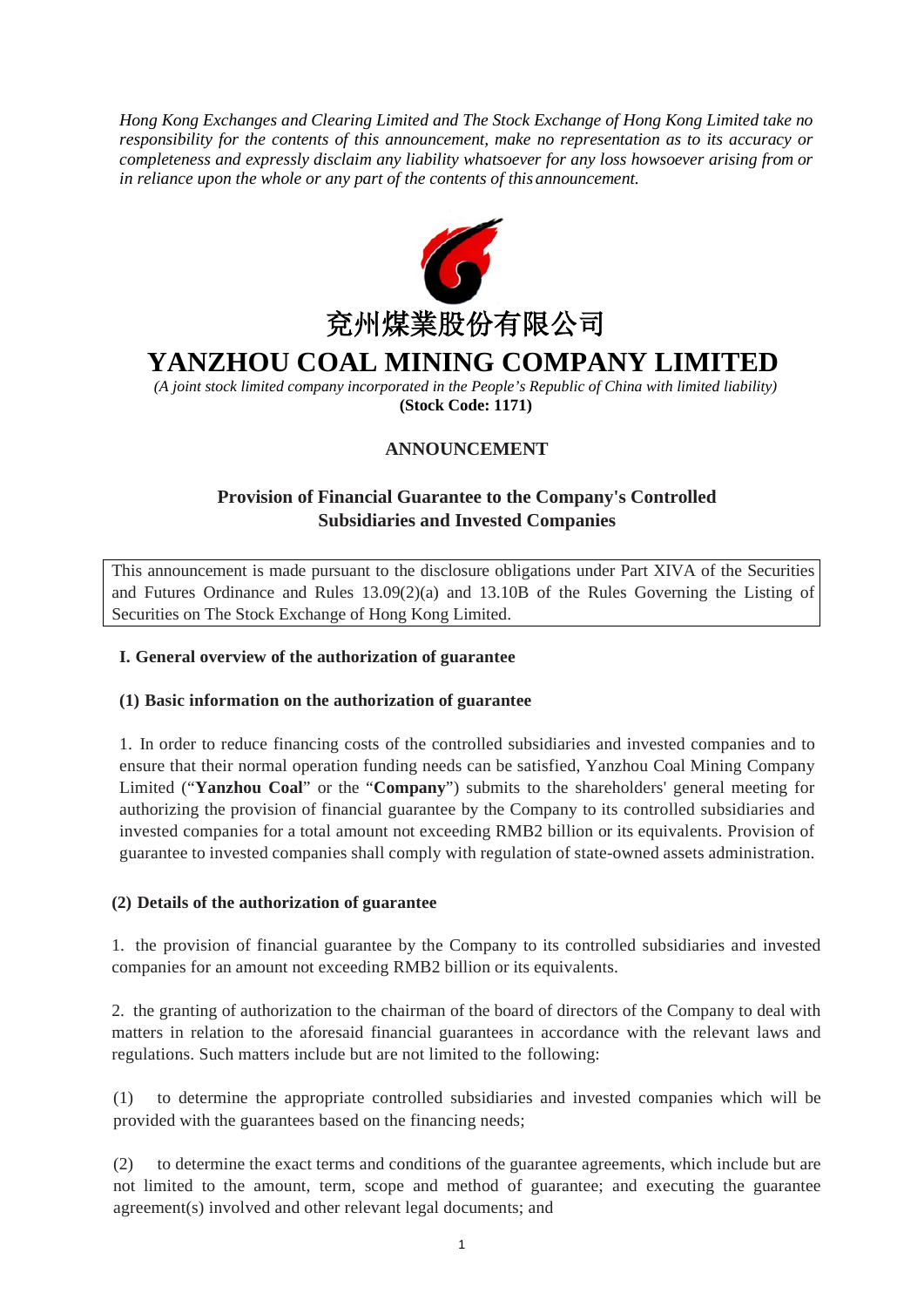(3) to deal with the filing and reporting of documents and information in respect of the guarantee(s) and other relevant matters.

3. The aforementioned authorization shall become valid after it is approved by the shareholders at the general meeting until the date of convening of the next annual general meeting of the Company, except where the circumstances require the person so authorized to exercise his powers after the expiry of the term of authorization in relation to any contracts, agreements or decisions regarding the financial guarantees that have been made within the term of authorization.

### **(3) Internal decision-making procedures for the authorization of guarantee**

The "Proposal in relation to provision of financial guarantee to the Company's controlled subsidiaries and invested companies" was considered and approved at the 7th meeting of the eighth session of the Board held on 9 December 2020, and will be submitted to the general meeting for consideration and approval.

### **II. Basic Information of the Guaranteed Parties**

For the basic information of the guaranteed parties, please refer to Appendix 1 –Basic information of the Company's controlled subsidiaries and invested companies which are proposed to be guaranteed.

#### **III. Contents of the Guarantee Agreement and Guaranteed Parties**

As of the date of this announcement, the Company has not entered into any guarantee agreement. The Company will strictly fulfil its obligations in relation to the guarantees based on the arrangements of the financing activities and the actual circumstances facing the Company during the term of the authorization in accordance with the authorization by the shareholders at the general meeting.

### **IV. Opinion of the Board and Independent Non-executive Directors**

The Board and the independent non-executive directors of the Company are of the view that the provision of financial guarantee by the Company to its controlled subsidiaries and invested companies meet the operational development needs of the Company and its controlled subsidiaries and invested companies. As the abovementioned guaranteed parties are all controlled subsidiaries and invested companies of the Company, the Company therefore believes that the risk arising from the guarantee can be effectively controlled and prevented, and that the guarantee will not be detrimental to the interests of the Company and its shareholders as a whole.

### **V. Number of Cumulative External Guarantees and Overdue Guarantees**

As at 30 June 2020, the accumulative balance of the external guarantees provided by the Company (all of which are guarantees provided by the Company to its controlled subsidiaries was RMB27.002 billion in aggregate, representing 42.65% of the audited net assets attributable to parent company of RMB63.292 billion of the Company in 2019 calculated in accordance with the PRC Accounting Standards.

The guaranteed parties and the guarantees are as follows:

### 1. Yancoal Australia Limited ("**Yancoal Australia**")

As considered and approved at the 2011 annual general meeting of the Company, Yancoal Australia, a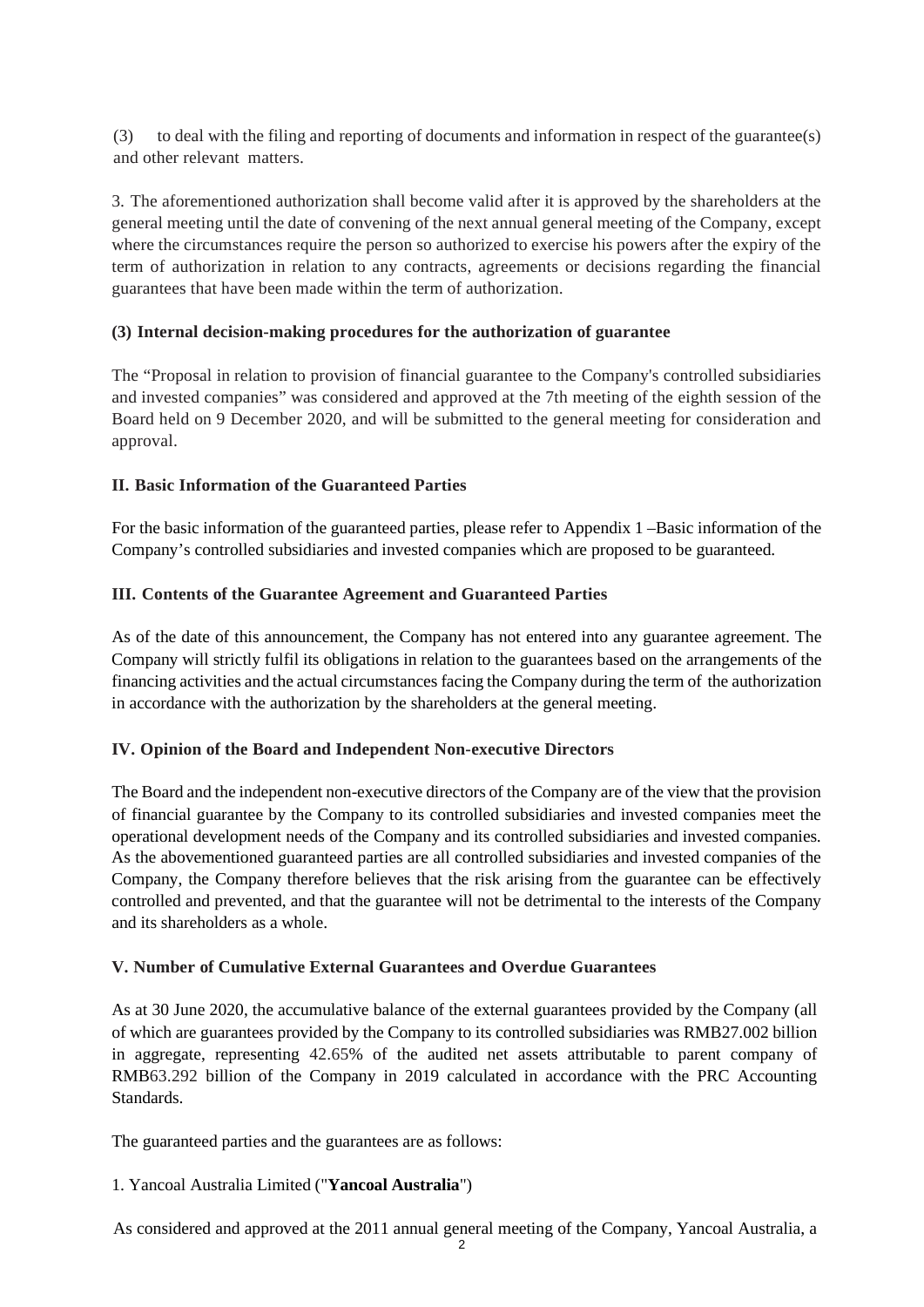controlled subsidiary of the Company, acquired equity interest in Felix with loan in an amount of USD3.04 billion. As at 30 June 2020, the balance of the aforementioned loan was USD0.975 billion and Yanzhou Coal provided the guarantees of USD0.57 billion and RMB3.31 billion to Yancoal Australia.

# 2. Yancoal International Resources Development Co., Ltd.\* ( 兗煤國際資源開發有限公司 ) ("**Yancoal International Resources**")

As considered and approved at the Company's second extraordinary general meeting in 2012, the Company provided a guarantee in respect of the issuance of USD1 billion corporate bonds in the overseas market by Yancoal International Resources, a wholly-owned subsidiary of the Company; as considered and approved at the 2017 annual general meeting of the Company, the Company provided a guarantee to Yancoal International Resources for issuance of bonds in the principal amount of USD335 million. As of 30 June 2020, the balance of the abovementioned guarantee was USD439 million.

## 3. Zhongyin Financial Leasing Co., Ltd.\* (中垠融資租賃有限公司) ("**Zhongyin Financial Leasing**")

As considered and approved at the 2016 annual general meeting of the Company, the Company provided a guarantee to Zhongyin Financial Leasing, a wholly-owned subsidiary of the Company, in an amount of RMB1.210 billion; as considered and approved at the 2017 annual general meeting of the Company, the Company provided a guarantee to Zhongyin Financial Leasing in an amount of RMB1.224 billion. As at 30 June 2020, the balance of the abovementioned guarantee was RMB2.434 billion.

## 4. Duanxin Supply Chain (Shenzhen) Co., Ltd. ("**Duanxin Supply Chain**")

As considered and approved at the 2017 annual general meeting of the Company, the Company provided guarantee to Duanxin Supply Chain, a wholly-owned subsidiary of the Company, in an amount of RMB30 million. As at 30 June 2020, the balance of the abovementioned guarantee was RMB30 million.

### 5. Duanxin Commercial Factoring (Shenzhen) Co., Ltd ("**Duanxin Factoring**")

As considered and approved at the 2017 annual general meeting of the Company, the Company provided guarantee to Duanxin Factoring, a wholly-owned subsidiary of the Company, in an amount of RMB50 million. As at 30 June 2020, the balance of the abovementioned guarantee was RMB50 million.

## 6. Qingdao Zhongyin Ruifeng International Trade Co., Ltd.\* (青島中垠瑞豐國際貿易有限公司) ("**ZhongyinRuifeng**")

As considered and approved at the 2018 annual general meeting of the Company, the Company provided a guarantee to Zhongyin Ruifeng, a subsidiary, in an amount of RMB2.770 billion. As at 30 June 2020, the balance of the abovementioned guarantee was RMB2.770 billion.

7. Qingdao Bonded Area Zhong Yan Trading Co., Ltd.\* (青島保稅區中兗貿易有限公司) ("**Qingdao Zhong Yan**")

As considered and approved at the 2018 annual general meeting of the Company, the Company provided guarantee to Qingdao Zhong Yan, a wholly-owned subsidiary, in an amount of RMB2.715 billion. As at 30 June 2020, the balance of the abovementioned guarantee was RMB2.715 billion.

## 8. Shandong Zhongyin International Trade Co., Ltd. ("**Zhongyin International Trade**")

As considered and approved at the 2018 annual general meeting of the Company, the Company provided guarantee to Zhongyin International Trade, a wholly-owned subsidiary of the Company, in an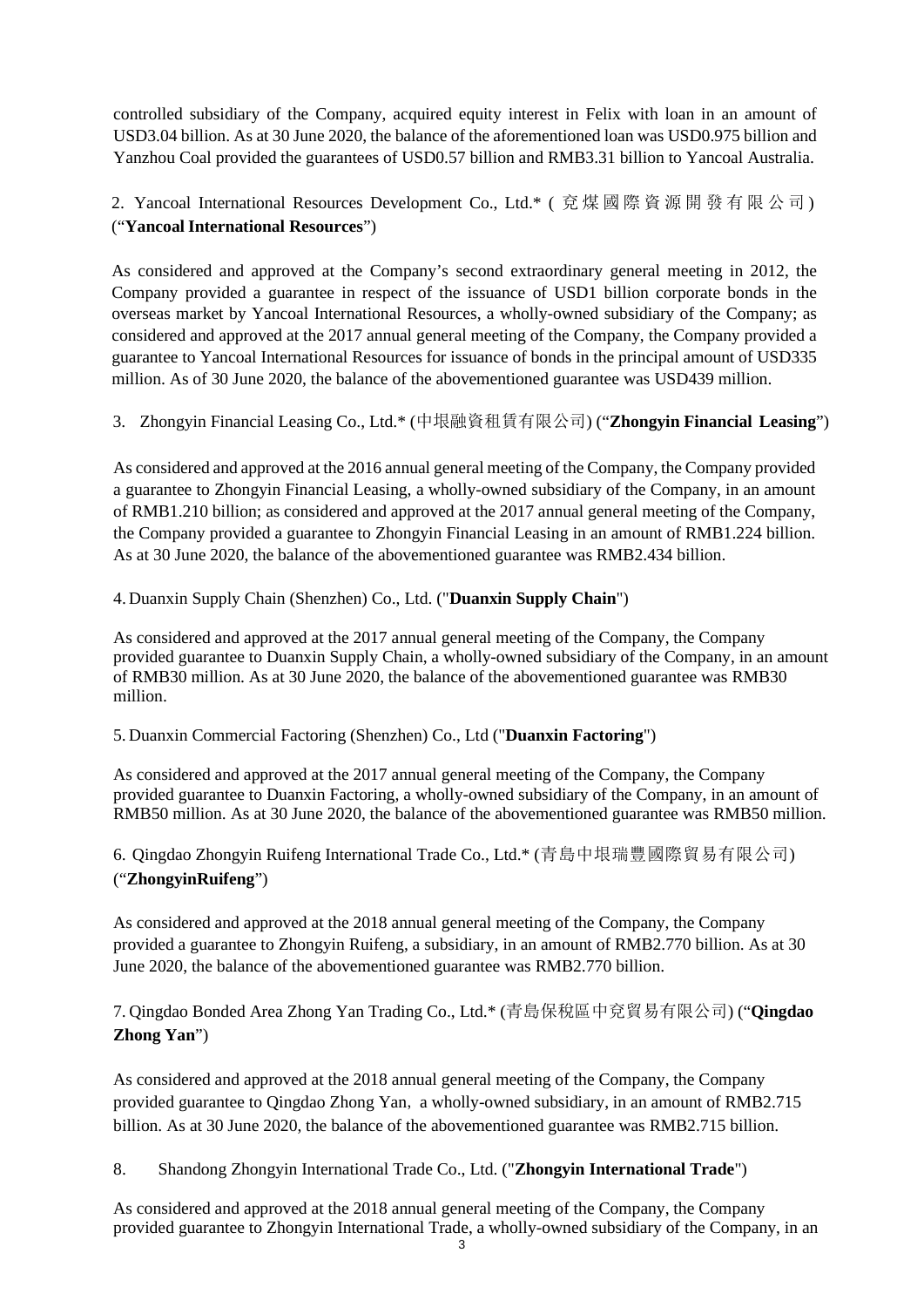amount of RMB200 million. As at 30 June 2020, the balance of the abovementioned guarantee was RMB200 million.

9. Zhongyin Financial Leasing Co., Ltd.\* (中垠融資租賃有限公司) ("**Zhongyin Financial Leasing**")

As considered and approved at the 2018 annual general meeting of the Company, the Company provided a guarantee to Zhongyin Financial Leasing in an amount of RMB0.857 billion. As at 30 June 2020, the balance of the abovementioned guarantee was RMB0.857 billion.

10. Yancoal International (Holding) Co., Ltd.\* (兗煤國際(控股)有限公司) ("**Yancoal International**")

As considered and approved at the 2018 annual general meeting of the Company, the Company provided a guarantee to Yancoal International, a wholly-owned subsidiary of the Company, in an amount of USD490 million. As at 30 June 2020, the balance of the abovementioned guarantee was USD490 million.

The Company did not have overdue guarantee.

#### **VI. Document Available For Inspection**

The resolutions passed at the 7th meeting of the eighth session of the Board of Yanzhou Coal Mining Company Limited.

> By order of the Board **Yanzhou Coal Mining Company Limited Li Xiyong** *Chairman*

Zoucheng, Shandong Province, thePRC 9 December 2020

*As at the date of this announcement, the directors of the Company are Mr. Li Xiyong, Mr. Wu Xiangqian, Mr. Liu Jian, Mr. Zhao Qingchun, Mr. He Jing and Mr. Wang Ruolin, and the independent non-executive directors of the Company are Mr. Tian Hui, Mr. Zhu Limin, Mr. Cai Chang and Mr. Poon Chiu Kwok.*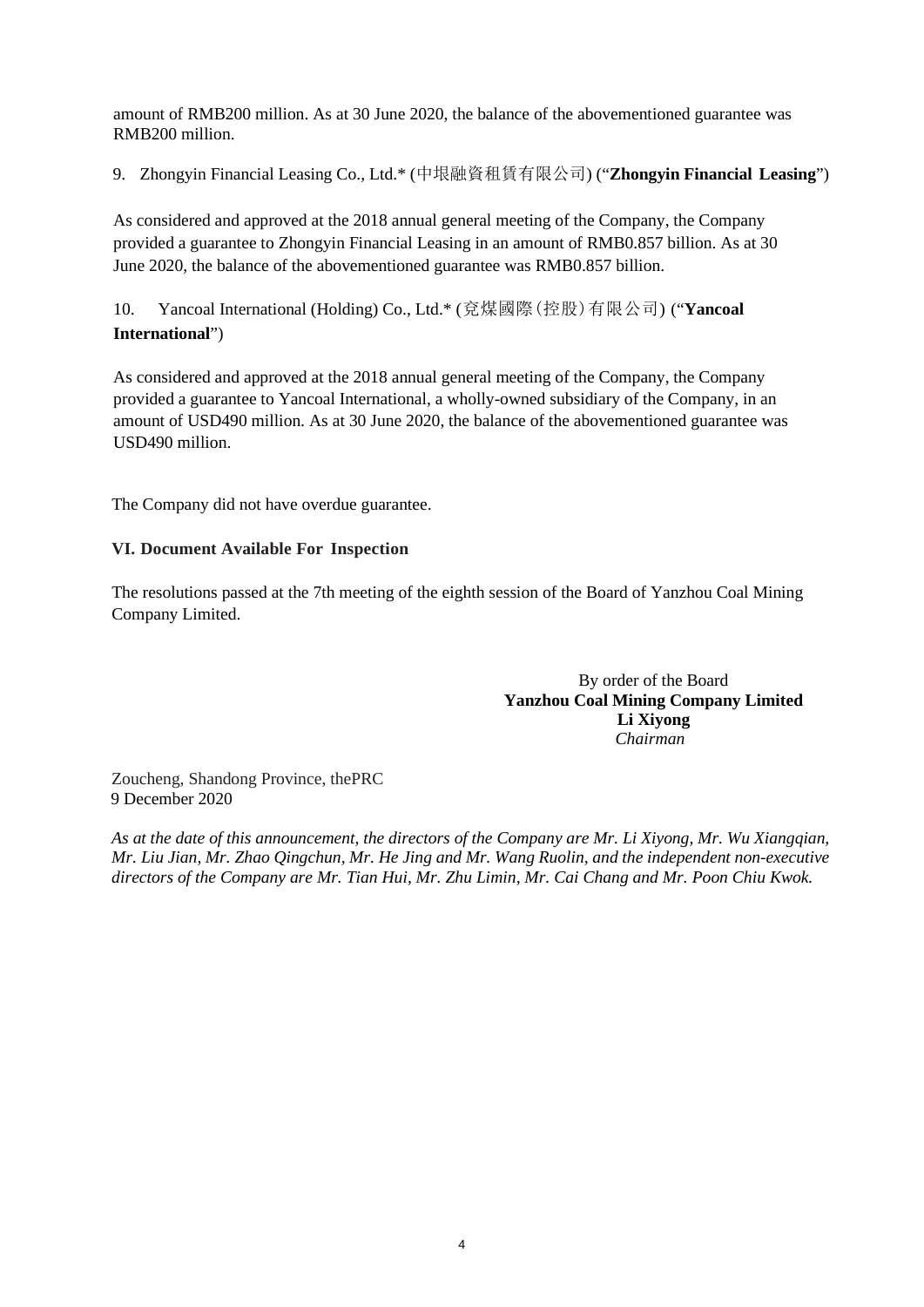# **Appendix 1: Basic information of the Company's controlled subsidiaries and invested companies which are proposed to be guaranteed** Unit: RMB100 million

|                |                                                                       |                          |                       | Proportion                          |                                                                                                                                                                                  |                 |                      | 2019                 |                         |                        |               |                     |                      |
|----------------|-----------------------------------------------------------------------|--------------------------|-----------------------|-------------------------------------|----------------------------------------------------------------------------------------------------------------------------------------------------------------------------------|-----------------|----------------------|----------------------|-------------------------|------------------------|---------------|---------------------|----------------------|
| No.            | Name of<br>company                                                    | Place of<br>registration | Registered<br>capital | of shares<br>held by the<br>Company | Scope of operations                                                                                                                                                              | Total<br>assets | Total<br>liabilities | <b>Net</b><br>assets | Debt/<br>asset<br>ratio | Current<br>liabilities | Bank<br>loans | Operating<br>income | <b>Net</b><br>profit |
| -1             | Shaanxi Future<br>Energy Co., Ltd.<br>("Future<br>Energy")            | Yulin,<br>Shaanxi        | 54                    | 73.9725%                            | R&D, production<br>and sale of chemical<br>products                                                                                                                              | 199.18          | 88.54                | 110.64               | 44.45%                  | 37.88                  | 54.39         | 87.52               | 22.45                |
| $\overline{2}$ | Shaanxi Future<br>Clean Oil and<br><b>Chemical Sales</b><br>Co., Ltd. | Yulin,<br>Shaanxi        | 0.5                   | 100% held<br>by Future<br>Energy    | Sale of petroleum and<br>chemical products                                                                                                                                       | 0.86            | 0.21                 | 0.65                 | 24.52%                  | 0.19                   |               | 7.86                | 0.05                 |
| 3              | Shaanxi Future<br>Clean Chemical<br>Sales Co., Ltd.                   | Yulin,<br>Shaanxi        | 0.3                   | 51% held<br>by Future<br>Energy     | R&D of Fischer -<br>Tropsch synthesis<br>product; production,<br>storage and sales of<br>liquid paraffin; Fischer-<br>Tropsch synthetic<br>paraffin, ope-wax,<br>emulsifying wax | 0.36            | 0.06                 |                      | 0.30 15.83%             | 0.06                   |               |                     | 0.0009               |
| 4              | Yankuang Yulin<br><b>Fine Chemicals</b><br>Co., Ltd                   | Yulin,<br>Shaanxi        | 0.462                 | 100%                                | Sales and production<br>of chemical products                                                                                                                                     | 2.38            | 0.89                 |                      | 1.49 37.46%             | 0.89                   | 0.70          | 2.19                | 0.30                 |
| 5              | Yankuang<br>Lunan<br>Chemicals Co.,<br>Ltd.                           | Tengzhou,<br>Shandong    | 50.41                 | 100%                                | Sales and production<br>of chemical products<br>overseas market                                                                                                                  | 94.19           | 39.66                | 54.53                | 42.11%                  | 26.44                  | 14.63         | 63.10               | 3.89                 |
| 6              | Yankuang Jining<br>Chemicals Co.,<br>Ltd.                             | Jining,<br>Shandong      | 1.12                  | 100%                                | Manufacturing and<br>repair of chemical<br>equipment and parts                                                                                                                   | 0.86            | 0.34                 | 0.52                 | 40.08%                  | 0.30                   |               | 0.53                | 0.0096               |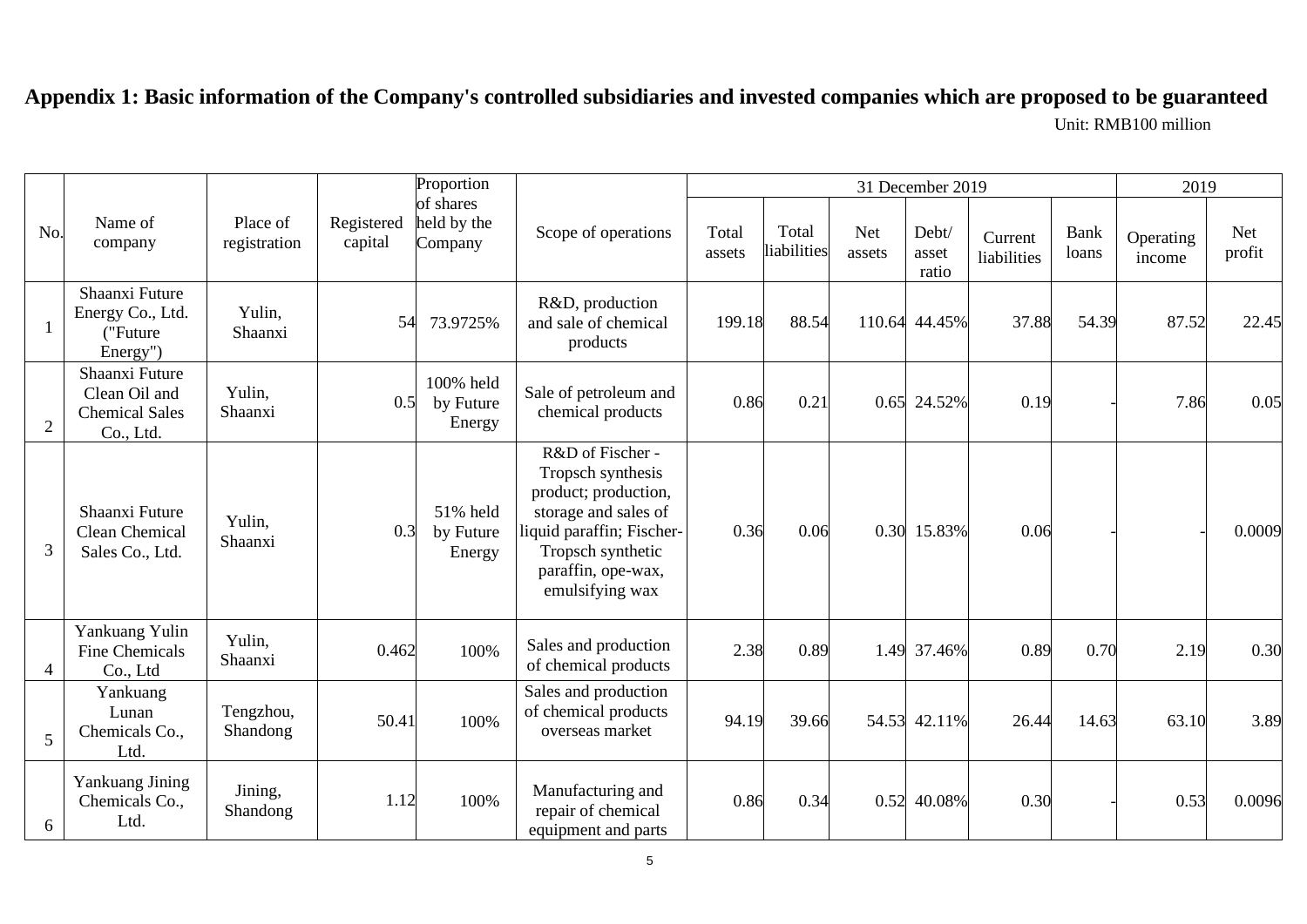| $\overline{7}$ | Yankuang Coal<br>Chemical<br>Supply and Sales<br>Co., Ltd.                  | Jining,<br>Shandong           | 2.6   | 100%                                         | Sales and production<br>of chemical products                                                               | 5.52   | 3.28   | 2.24  | 59.42%         | 3.21  |       | 7.17  | 0.18    |
|----------------|-----------------------------------------------------------------------------|-------------------------------|-------|----------------------------------------------|------------------------------------------------------------------------------------------------------------|--------|--------|-------|----------------|-------|-------|-------|---------|
| 8              | Shandong<br>Yankuang Jisan<br>Power Co., Ltd.                               | Shandon g<br>Jinan            | 4.3   | 99%                                          | Thermal power<br>generation, heat<br>supply                                                                | 21.49  | 16.06  |       | 5.43 74.72%    | 8.39  | 3.85  | 4.30  | 0.38    |
| 9              | Shaanxi<br>Jingshen Raiway<br>Co., Ltd.                                     | Yulin,<br>Shaanxi             | 62    | 4% held<br>by Future<br>Energy               | Railway construction<br>and transportation                                                                 | 140.45 | 83.46  |       | 56.99 59.42%   | 12.46 |       |       | $-0.12$ |
| 10             | Ordos<br>Zhuanlongwan<br>Coal Co., Ltd.                                     | Ordos, Inner<br>Mongolia      | 50.5  | 100%                                         | <b>Exploration</b> and<br>sales of coal                                                                    | 114.96 | 67.71  | 47.25 | 58.90%         | 9.07  |       | 22.53 | 2.84    |
| 11             | Ordos<br>Yingpanhao<br>Coal Co., Ltd.                                       | Ordos, Inner<br>Mongolia      | 30    | 100%                                         | <b>Exploration</b> and<br>sales of coal                                                                    | 85.69  | 55.31  | 30.38 | 64.55%         | 17.64 |       | 10.90 | $-1.70$ |
| 12             | <b>Inner Mongolia</b><br>Haosheng Coal<br>Co., Ltd.                         | Ordos, Inner<br>Mongolian     | 11.85 | 59.38%                                       | Exploration and<br>sales of coal                                                                           | 122.51 | 74.19  | 48.32 | 60.56%         | 15.19 |       | 11.70 | $-2.73$ |
| 13             | Inner Mongolia<br>Rongxin<br>ChemicalsCo.,<br>Ltd.                          | Ordos, Inner<br>Mongolia      | 15.33 | 100%                                         | R&D, production<br>and sales of<br>chemical products                                                       | 102.87 | 76.14  | 26.73 | 74.02%         | 13.68 |       | 17.67 | 2.15    |
| 14             | Yanzhou Coal<br>Yulin Neng Hua<br>Co., Ltd.                                 | Yulin,<br>Shaanxi             | 14    | 100%                                         | R&D, production<br>and sales of chemical<br>products                                                       | 50.81  | 34.62  | 16.19 | 68.14%         | 12.79 |       | 12.23 | 1.13    |
| 15             | Inner Mongolia<br>Mining Group<br>Co., Ltd. ("Inner<br>Mongolia<br>Mining") | Hohhot,<br>Inner<br>Mongolia  | 69.97 | 51%                                          | Investment and<br>management of<br>mineral assets, sale<br>and import and<br>export of mineral<br>products | 121.65 | 127.70 |       | $-6.05104.98%$ | 84.63 | 75.02 |       | $-8.26$ |
| 16             | <b>Ulanqab Hongda</b><br>Co. Ltd.                                           | Ulanqab,<br>Inner<br>Mongolia | 5.5   | 100% held<br>by Inner<br>Mongo lia<br>Mining | Production and supply<br>of heat and electricity                                                           | 20.16  | 16.18  | 3.98  | 80.24%         | 3.57  | 8.67  | 9.31  | 0.59    |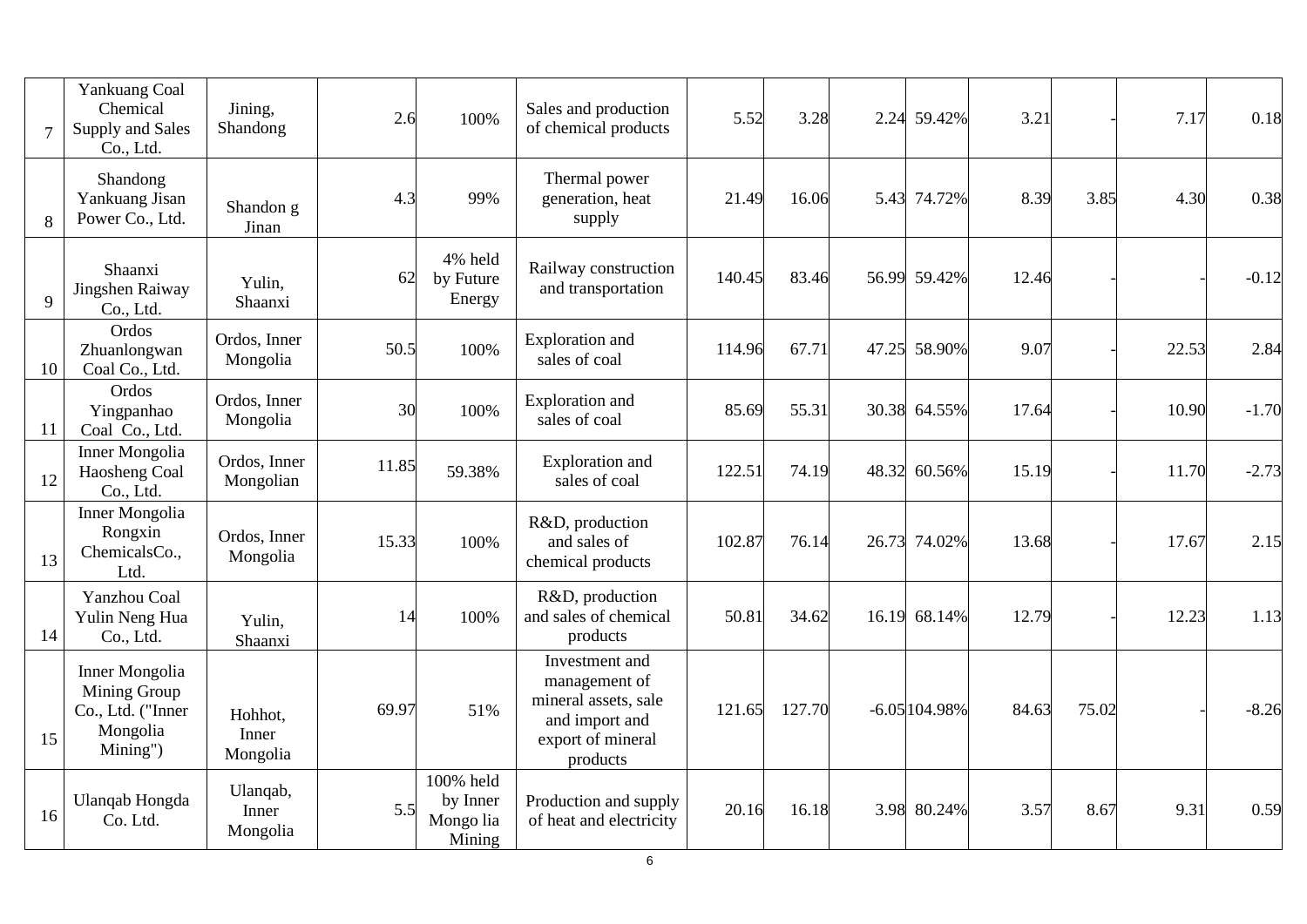| 17 | Ordos Fengwei<br>Photoelectricity<br>Co., Ltd.                                           | Ordos, Inner<br>Mongolia         | 1.8     | 100% held<br>by Inner<br>Mongo lia<br>Mining     | Operation and<br>construction of solar<br>power and wind power<br>generation projects                                                              | 8.06  | 5.41 | 2.65  | 67.10%      | 1.83 | 5.28 | 0.39 | 0.63     |
|----|------------------------------------------------------------------------------------------|----------------------------------|---------|--------------------------------------------------|----------------------------------------------------------------------------------------------------------------------------------------------------|-------|------|-------|-------------|------|------|------|----------|
| 18 | <b>Inner Mongolia</b><br>Mineral<br>Resources<br>Holding Co.,<br>Ltd.                    | Hohhot,<br>Inner<br>Mongolia     |         | 100% held<br>by Inner<br>Mongo lia<br>Mining     | Investment and assets<br>management,<br>operation of mining<br>rights                                                                              | 6.66  | 0.11 | 6.55  | 1.64%       | 0.11 |      |      | $-0.03$  |
| 19 | Inner Mongolia<br>Group Graphite<br>New Materials<br>Co., Ltd.                           | Hohhot,<br>Inner<br>Mongolia     |         | 100% held<br>by Inner<br>Mongolia<br>Mining      | R&D and sales of<br>graphite new materials                                                                                                         | 0.17  | 0.03 |       | 0.14 18.41% | 0.03 |      |      | $-0.002$ |
| 20 | Inner Mongolia<br>Jinkong<br>Financial<br>Leasing Co.,<br>Ltd.                           | Hulun Buir,<br>Inner<br>Mongolia | 12      | 55% held<br>by Inner<br>Mongolia<br>Mining       | Provision of financial<br>leasing and domestic<br>commercial factoring<br>business                                                                 | 18.00 | 9.76 |       | 8.24 54.22% | 2.13 | 8.76 | 0.75 | 0.03     |
| 21 | Ordos Lyneng<br>Photoelectricity<br>Co., Ltd.                                            | Ordos, Inner<br>Mongolia         | 12      | 90.29%<br>held by<br>Inner<br>Mongolia<br>Mining | Sale of crystalline<br>silicon, solar power<br>bank, photovoltaic and<br>wind power parts                                                          | 11.67 | 7.51 |       | 4.16 64.34% | 2.37 |      |      | $-0.27$  |
| 22 | <b>Ordos Cultural</b><br><b>Industrial Park</b><br>Culture and<br>Education Co.,<br>Ltd. | Ordos, Inner<br>Mongolia         | 2.09034 | 63.3%<br>held by<br>Inner<br>Mongolia<br>Mining  | R&D of educational<br>software, planning and<br>organization of<br>educational and<br>cultural activities,<br>educational and<br>cultural exchange | 1.45  | 0.13 | 1.32  | 8.97%       | 0.13 |      |      | $-0.04$  |
| 23 | Inner Mongolia<br>Yitai Galutu<br>Mining Co., Ltd.                                       | Ordos, Inner<br>Mongolia         | 10      | 52.77%<br>held by<br>Inner<br>Mongolia<br>Mining | Raw coal production,<br>transportation,<br>washing and selection,<br>coking and sales                                                              | 10.00 | 0.00 | 10.00 | 0.00%       | 0.00 |      |      | 0.0006   |